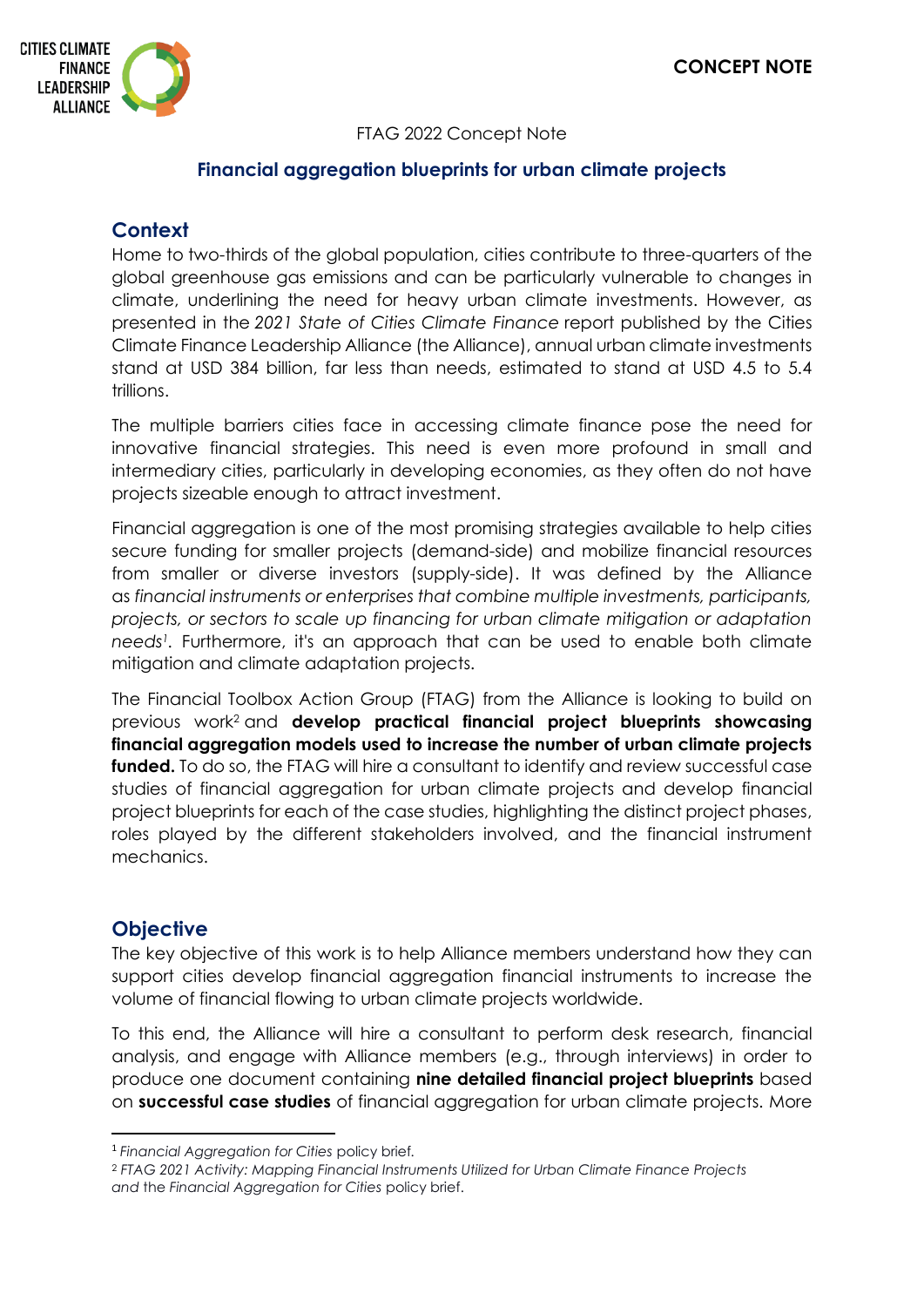specifically, three project blueprints (two in developing economies and one in a developed economy) should be made for each of the three following financial aggregation instruments:

- 1. Municipal pooled procurement;
- 2. Municipal bonds (green, climate or sustainability-linked bonds); and
- 3. Municipal insurance pooling.

Each of the financial project blueprints should highlight the distinct project phases and roles played by the different stakeholders involved, following a structure similar to that used in the report *[Blueprints for Climate Finance in Kenya](https://www.climatepolicyinitiative.org/publication/blueprints-for-climate-finance-in-kenya/)* by the Climate Policy Initiative, and comprising the sections:

- 1. Context and problem;
- 2. Concept and solution;
- 3. Financial instrument mechanics;
- 4. Implementation pathway;
- 5. Impact; and
- 6. Key takeaways.

Finally, following the outline of the *Blueprints for Climate Finance in Kenya* report, the Consultant should also develop a concluding section drawing general considerations that proponents and implementing partners should address during the development of financial aggregation instruments.

This deliverable will help Alliance members understand how they can support cities to implement financial aggregation instruments, helping unlock urban climate finance worldwide. Additionally, it would allow Alliance members already making use of financial aggregation to showcase some of their most successful case studies.

## **Added value**

Although procurement, bonds, or city insurance aggregation are not novelties, these instruments can contribute substantially to meeting cities' climate financing needs. Financial project blueprints can be a powerful tool to aid replication. By developing successful blueprints, this work intends to inspire other initiatives and serve as a practical reference to new projects on financial aggregation for urban climate projects.

This work will build upon the existing literature and expert interviews to target a gap in practical knowledge of successful financial aggregation instruments to fund urban climate projects. In particular, this deliverable should make use of two of the Alliance's resources (*FTAG 2021 Activity: Mapping Financial Instruments Utilized for Urban Climate Finance Projects* and *Financial Aggregation for Cities* policy brief) and the network of experts working for the CCFLA member institutions.

Furthermore, the Alliance is very well positioned to lead this work together with the Consultant it will hire, as: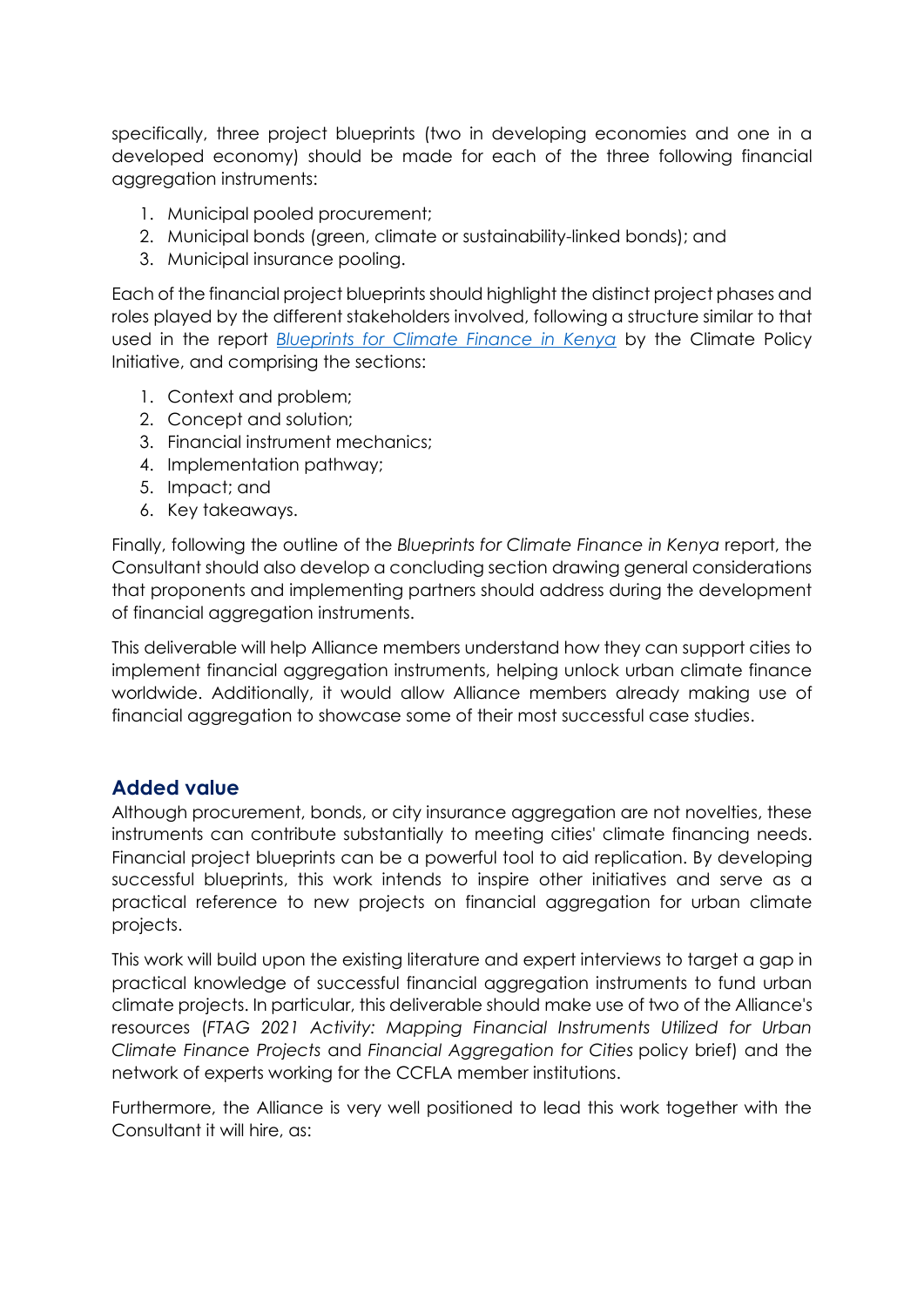- 1. The Alliance, in its condition of being hosted by the Climate Policy Initiative, gathers the expertise and has already developed multiple knowledge products investigating the potential of financial aggregation for scaling urban climate financing; and
- 2. The Alliance, in its role as a convener of multiple institutions aiming to scale urban climate investment worldwide and as the host to the Leadership for Urban Climate Investment (LUCI), has direct access to experts who can support the development of this deliverable by providing interviews, and helping identify case studies relevant to this research.

# **Deliverable format and Alliance support**

The final output will be a report containing an introduction, the nine successful case studies blueprints and the concluding section as indicated in the "Objectives" section. The document should be referenced, use the Alliance document template, and have cities, project preparation facilities, city networks, private investors, and development banks as the target audience. The hired Consultant firm will present preliminary and final findings.

The Alliance will provide:

- A list of relevant knowledge products produced by the Alliance on the matter; and
- A list of Alliance members with experience working with financial aggregation of the selected instruments.

#### **Workplan**

The Consultant will be hired by the Climate Policy Initiative (CPI) in its role as the Secretariat of the Alliance from June 2022 to November 2022, with the approximate work schedule below:

| <b>Activity</b>                                    | Due date          |
|----------------------------------------------------|-------------------|
| Kick-off meeting with Alliance Secretariat         | TBD June 2022     |
| Presentation of initial findings to FTAG members   | TBD August 2022   |
| Presentation of the final findings to FTAG members | TBD October 2022  |
| Delivery of the final version of the report        | TBD November 2022 |

# **Consultant profile**

### **Qualifications**

- Education/Training: Master's degree or equivalent professional experience in finance, political science, economics, sustainable development, urban planning, public administration or relevant subject.
- Language: Excellent business language skills in English are mandatory.